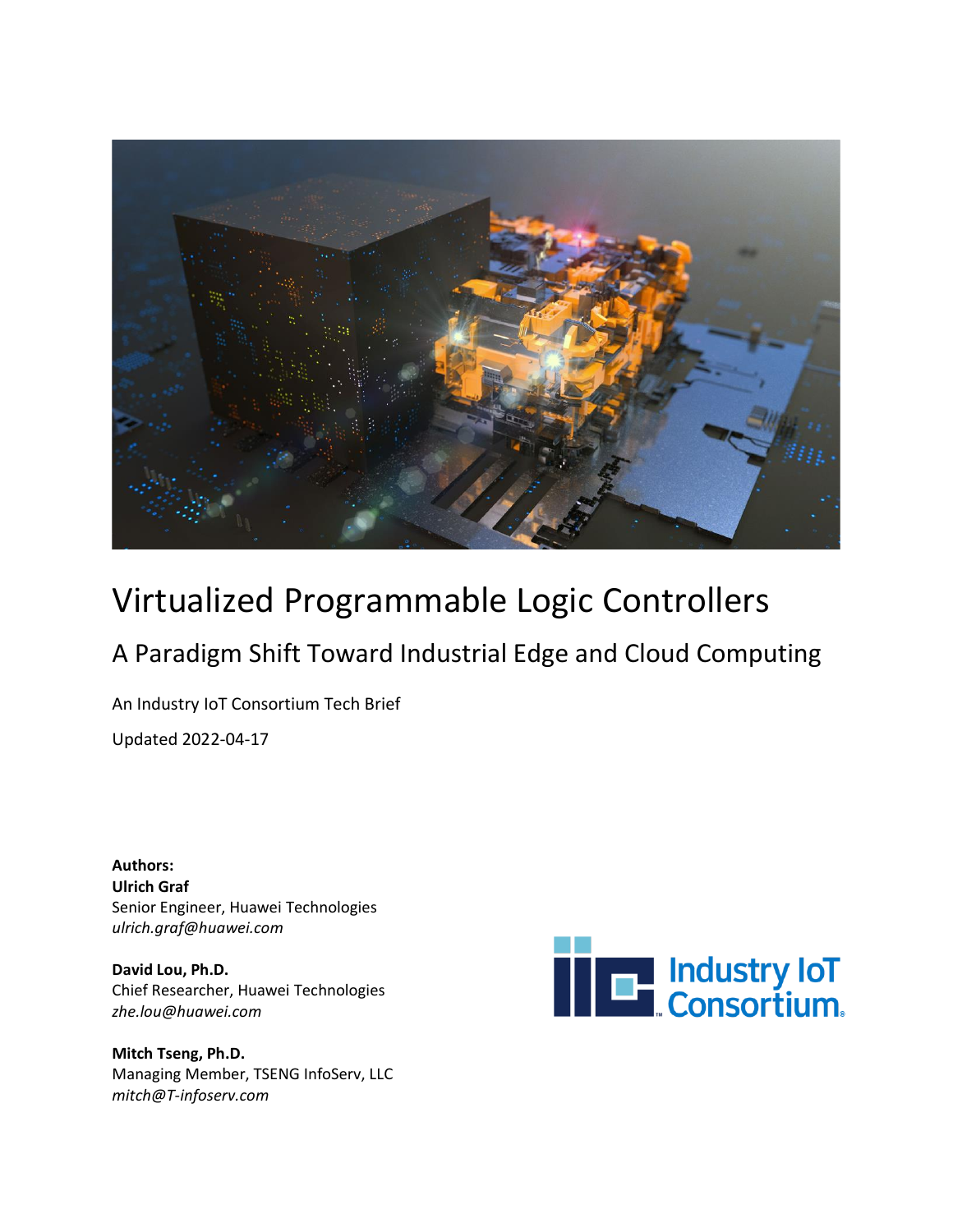Most industrial automation applications demand high reliability and availability for control devices and associated input and output (I/O) elements. The first discrete Programmable Logic Controller by Modicon (now Schneider Electric) was introduced in 1968 and Allen-Bradley, in 1971, coined the term PLC. Since then PLCs have been widely adopted as the means of control in production lines in the manufacturing industry. Although they generally employ an array of PLCs to execute I/O controls precisely, each PLC needs communication ports and a controller unit, making it bulky and expensive. It is also expensive to update programs once deployed.

In a factory, thousands of PLCs could be deployed connecting to the I/O within a production cell. Dependent on the use cases and latency requirements, connectivity is provided by field bus systems and industrial Ethernet connections which are specified in IEC 61158. Only a subset of these protocols is real-time capable like Profinet, Ethernet/IP and EtherCAT, which modify and adapt ISO/OSI layer 2 (MAC/DLL) to achieve very low latencies. Dependent to the use case cycle times for closed-loop control systems which require real-time network capabilities, typically range from 100 us to 10 ms, as shown in [Figure 1.](#page-1-0)



Figure 1: Typical cycle times for closed-loop control systems.

<span id="page-1-0"></span>In recent years, we see the digital transformation of the manufacturing industry driven by concepts such as Industrie 4.0 (I4.0) and Industrial IoT (IIoT) towards higher levels of autonomy, increased efficiency and flexibility (batch size one). As a consequence, the demand for compute performance, storage capacity and network bandwidth in the manufacturing industry is significantly increasing. New technologies such as edge/cloud computing, 5G, Time-Sensitive Networking (TSN) and Deterministic IP Networking (DetNet) have been adopted by the manufacturing industry, which has led to an architectural change and consolidation of the traditional layers of the manufacturing pyramid, as shown in [Figure 2.](#page-2-0)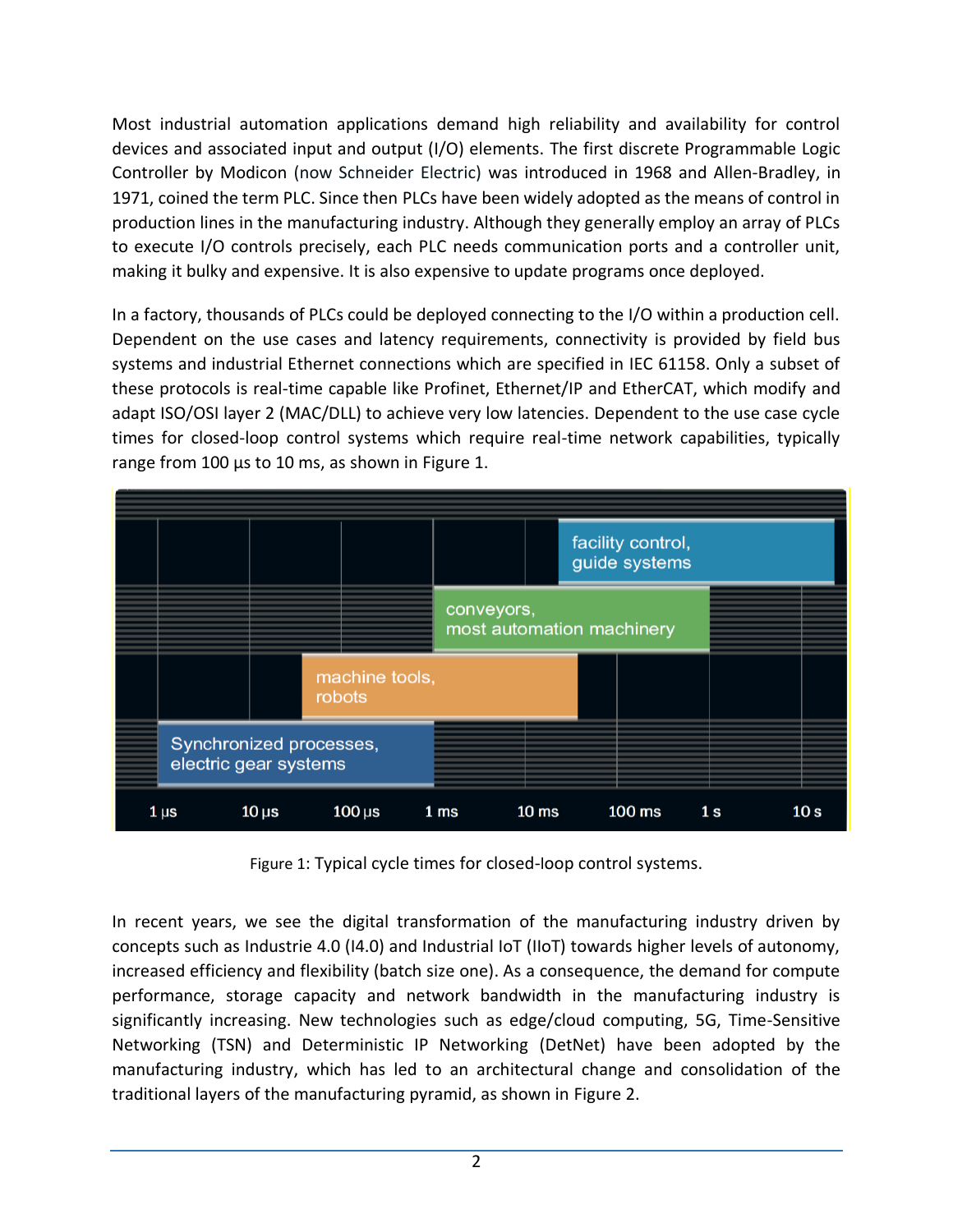

<span id="page-2-0"></span>Figure 2: The manufacturing industry is adopting edge computing for ITC/OT convergence.

Virtualization is the ability to separate logical functions (software) from the physical devices, and to run on commercial off the shelf (COTS) hardware. It is either done by using virtual machines running on a hypervisor or by using containers (e.g., dockers). IT virtualization has reduced costs while increasing flexibility and scalability. In the manufacturing world, Enterprise Resource Planning (ERP), Manufacturing Execution Systems (MES) and supervisory control and data acquisition (SCADA) have been virtualized over the past years and the virtualization of the Control layer is the next logical step in digital transformation.

With edge computing resources still located relatively close to the machines on the shop floor, it is possible to meet the stringent requirements of very low latency and very short control cycles. In this paper, we assume that the edge and cloud computing infrastructure are both located onpremises, within the factory or plant, as shown in [Figure 2.](#page-2-0) This enables a paradigm shift, interconnecting a large number of vPLCs to improve operational efficiency. Although vPLCs have only been adopted sporadically on compute constrained elements today (e.g., on gateways or industrial personal computers), this architecture could gain importance in the future.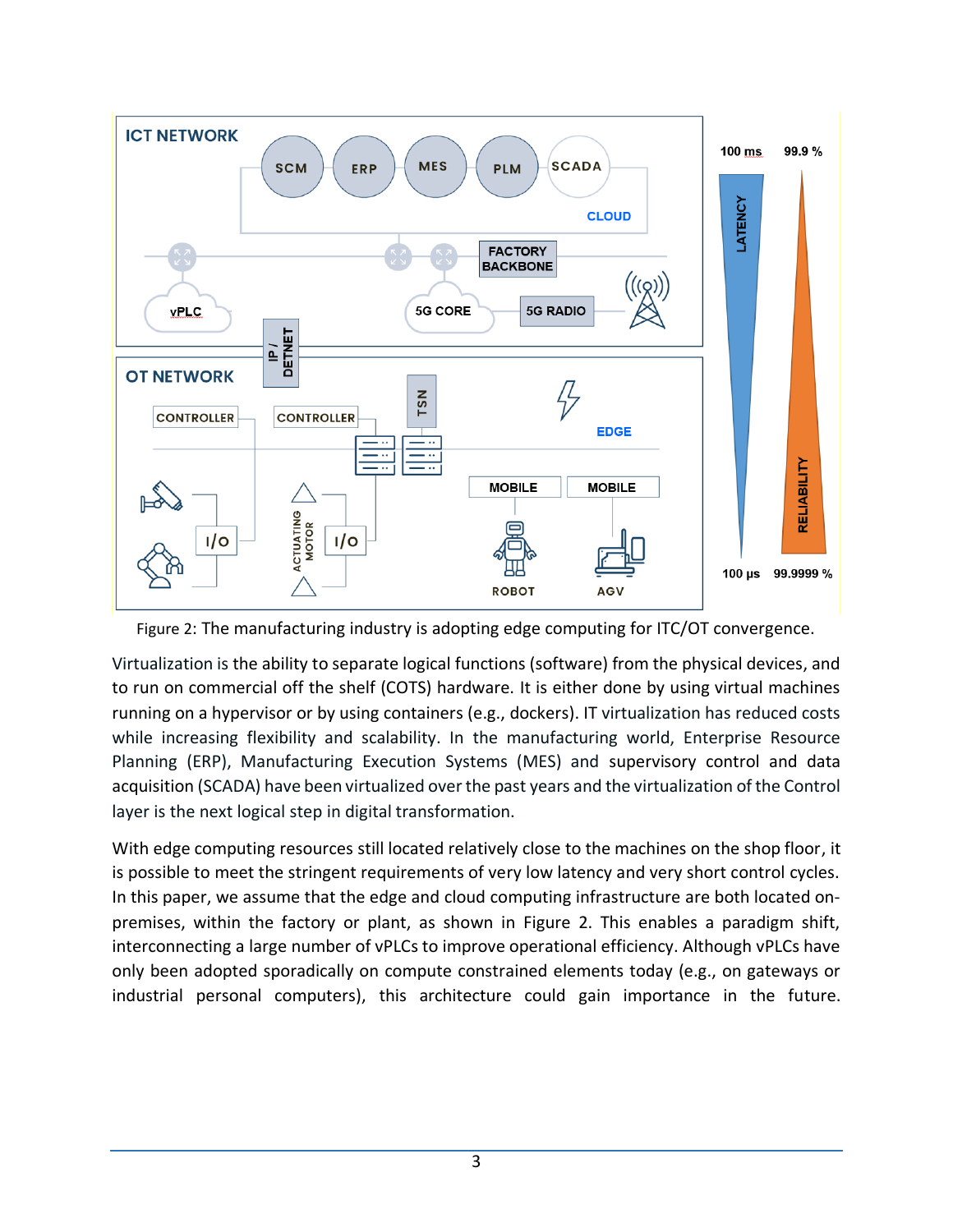### **1 THE INTEGRATED, EDGE-BASED ARCHITECTURE**

The following situation is conceivable: discrete PLCs are removed from the shop floor and their control functions are hosted in an *edge data center* in the form of vPLCs, with suitable computing capacities and network connection to the automation system. Servers already provided a lot of resources to process hundreds of vPLCs at the same time, but where not able to adequately address OT industry requirements for reliability and real-time behaviors. But this is no longer an issue and severs are able to run real-time and mixed critical workloads at scale. Only the I/O stays local and close to the machines, sensors, actuators and drives. Besides industrial control these developments can also be beneficial for other OT tasks and workloads as shown in [Figure 3.](#page-3-0)





<span id="page-3-0"></span>With no functional changes, an integrated architecture dramatically decreases capital and operational expenditures compared to a decentralized architecture based on individual PLCs, since a large number of virtualized PLCs can be hosted on a single server.

A clear difference between vPLCs and conventional PLCs can be seen in the flexibility and expandability. By virtualizing control functions and running them in the edge data center, interactions between virtual controllers become simpler. The communication among virtual controllers can be implemented by functional calls within a single server, which increases reliability and scalability compared with the traditional communication between physically separated PLCs. It dramatically facilitates update and re-design of the production line. With virtual control functions running in the data center, it behaves as a "digital twin" of the production line, which helps to simulate and predict the behavior of the physical counterpart.

The possibility of accessing the data from the field level in the edge data center means that controls and data analytics can be carried out in real-time, which is ideal for diagnostics, maintenance, optimization and intelligent reactions to changes in the automation system. The big data analysis doesn't run "on" but "parallel to" the controls on the same edge servers. Therefore, modern AI and machine learning algorithms could be applied here without interfering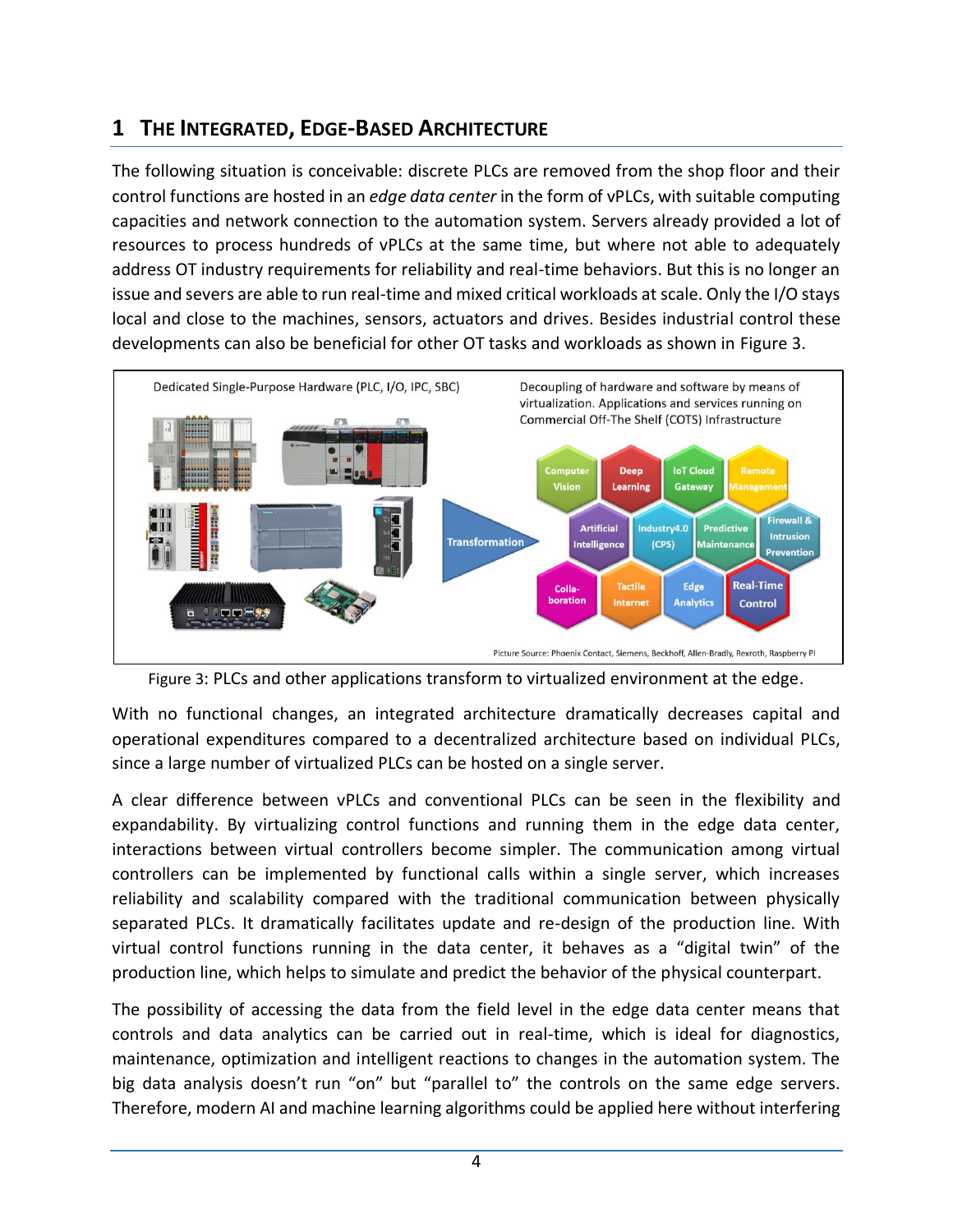with the existing control process. Since the control functions are to be hosted on the same edge infrastructure, feedback loops from data analytics to the control can also be implemented here, thus opening up new optimization options. [Figure 4](#page-4-0) shows the potential architecture of a hypothetical automation platform.



Figure 4: Automation platform architecture.

<span id="page-4-0"></span>To enable real-time traffic between vPLCs and the I/O, new deterministic networking standards are available, such as IEEE 802.1 Time-Sensitive Networking (TSN), IETF Deterministic IP Networking (DetNet) or 3GPP 5G Ultra-Reliable Low-Latency Communication (URLLC). In some countries, companies can acquire dedicated local frequency spectrum to build up private 5G campus networks. The 5G core system is already running on cloud infrastructure and in case a mobile robot or machine should be controlled remotely, the vPLC can run side-by-side on the same cloud infrastructure instead of connecting back to a discrete and 5G-enabled PLC somewhere in the factory network.

With this harmonized edge/cloud infrastructure, OT tasks can be flexibly orchestrated and deployed where needed. The software configures, monitors and manages the machine and its processes. This concept is known as *Software-Defined Manufacturing* and increases the level of automation in factories even further. While this area, was fairly quiet for a number of years, now the autonomous factory is emerging, in which the manufacturing processes themselves become intelligent and transparent.

#### **2 IMPLEMENTATION CONSIDERATIONS OF INTEGRATED ARCHITECTURES**

Why is this architecture not (yet) prevalent? Surveys have identified four arguments: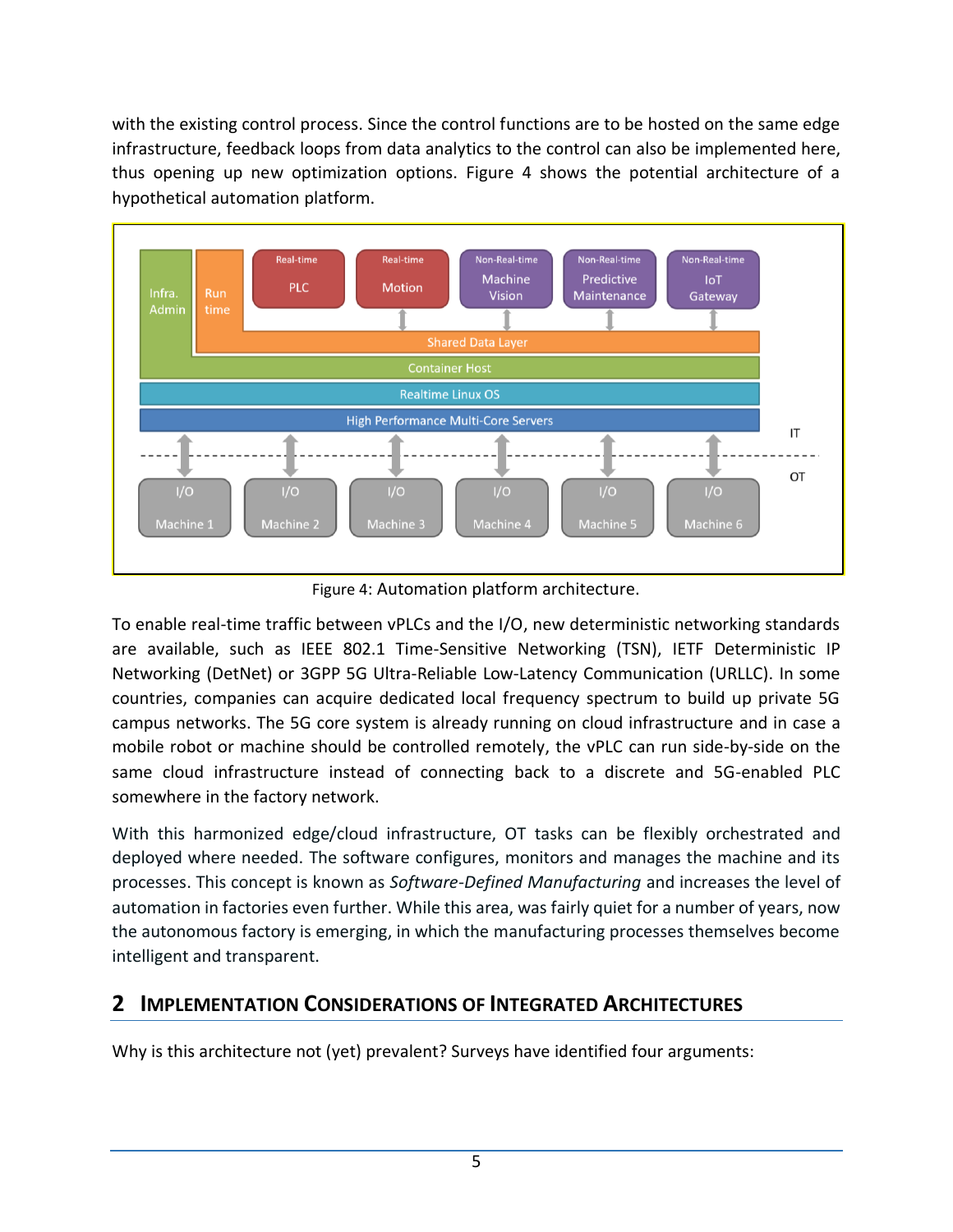- 1. *The current architecture is tried and tested:* The cost advantages, flexibility and optimization are desirable, but the gains are not worth it. "Never touch a running system" except when there are significant gains in capital and operational expenditures.
- 2. *Service-level agreement and liability:* The factory and plant operators bought a "closed" solution from the vendor or system integrator. This often has closed interfaces, so the machine cannot be adapted to a different control architecture. If the machine is not working as expected, the vendor or system integrator must fix it.
- 3. *Technological risks:* The reliability and determinism of integrated server platforms are not trustworthy enough to outsource critical control functions to them. The response time of controllers in an edge data center may also be unreliable due to the network.
- **4.** *Organizational hurdles:* To implement an integrated platform of this kind, the control specialists need new skills. The distribution of competencies in the company is often incompatible with an integrated architecture.

The advantages of virtualization of control at the edge must be judged for each application. Edge computing infrastructure is particularly worthwhile for applications that place high demands on flexible production processes and reactive process changes as part of an Industry 4.0 strategy (batch size one). The technological risks are quite challenging, but some recent developments show what is already possible here:

- 1. Real-time operation systems and hypervisor solutions already offer mechanisms for guaranteed robust partitioning of resources such as CPU cores and cache for current multicore CPUs, so that instead of virtualization and the associated runtime fluctuations, real-time performance like 'bare metal' can be achieved. The more cores, the more realtime applications can be run simultaneously and independently of one another.
- 2. Hardware-supported network virtualization of the local Ethernet interface(s) enables several applications to use the network resources on the same server independently of one another and required bandwidth in the network is available in real time. Time Sensitive Networking (TSN) and Deterministic IP provide the mechanisms in the network to transport real-time data from different applications independently and without interference with guaranteed latency through an Ethernet network.
- 3. For various fieldbus protocols such as Ethercat and Profinet, specifications are already available to define 'tunneling' via TSN. This enables I/O at the field level to communicate with the vPLCs in the edge data center through one network, as if they were directly connected via the fieldbus.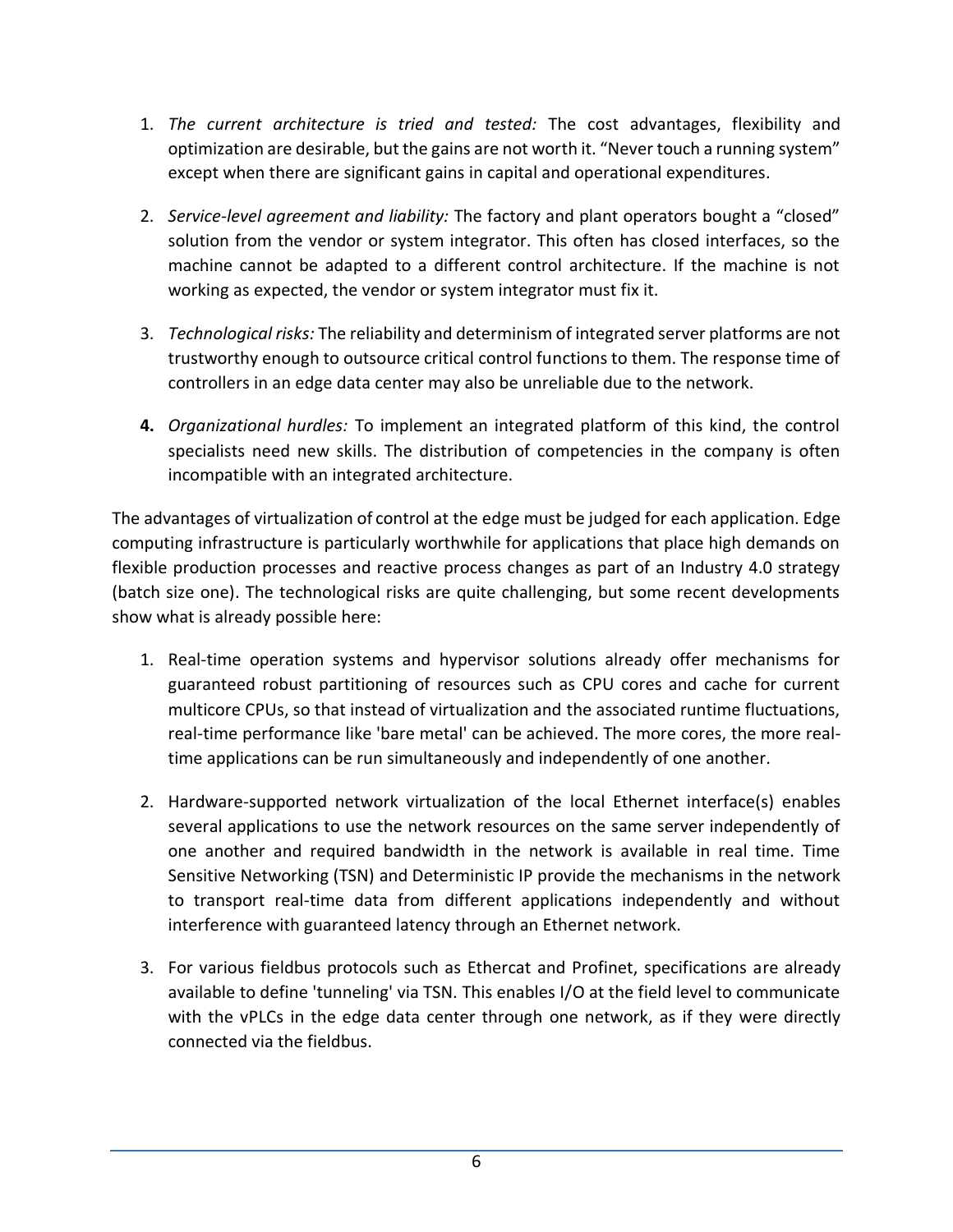4. There is a strong trend towards manufacturer-independent interfaces for application and management. The current specification work in the Motion Working Group of the OPC Foundation aims to ensure vendor-independent interoperability between controls and motion control devices (drives, I/O) based on OPC UA Publish/Subscribe. Similar standards for manufacturer-independent interoperability based on OPC UA and TSN have already been adopted by other industrial consortia and associations (e.g. Euromap and OPAF). Manufacturer-independent management interfaces may also play a role.

With these mechanisms, technologies and standards, the integrated and edge-based architecture can be implemented, as it already is in various test beds and demonstrators. Nothing changes in the model of the control with regard to programming and runtime behavior: The IEC 61131 programming model can be used unchanged, even if the resulting control application is implemented as a vPLC.

Finally, the organizational challenges are non-negligible. The configuration, commissioning and maintenance of an edge platform for hosting vPLCs requires new skills from the admin team. Also, the work split may be different, as the lifecycle of the control applications remains the domain of the experts for these applications as before, while the IT department takes care of the installation and maintenance of the edge servers and the hosting infrastructure running on them. The essential interfaces, which ensure robustness and determinism in accordance with the requirements of the automation industry, must be contained in a correspondingly certified edge computing platform product, because this competence is usually neither with the experts for controls nor in an IT department.

#### **3 CLOSING CONSIDERATIONS AND OUTLOOK**

A consistently integrated edge-based architecture for controls in automation is currently not state-of-the-art. The current architecture, in which most controllers are implemented directly in its application as a hardware PLC, is well established. However, if there is a need for more flexibility, the methods and technologies for integrating the virtualized controls in an edge computing architecture with edge nodes and edge data centers can offer great benefits.

Certainly, there are challenges ahead for full PLC virtualization to become a reality. For example, there are fundamental differences between the deterministic nature of PLCs and the undeterministic, performance-focused nature of other traditional cloud services, e.g., office applications. Full PLC virtualization is unlikely to occur without one or more vendors getting involved in this technology shift. The vendors that create this reality would have greater market influence as the "VMWare of OT". 1

<sup>1</sup> *<https://www.dragos.com/blog/industry-news/programmable-logic-controller-virtualization/>*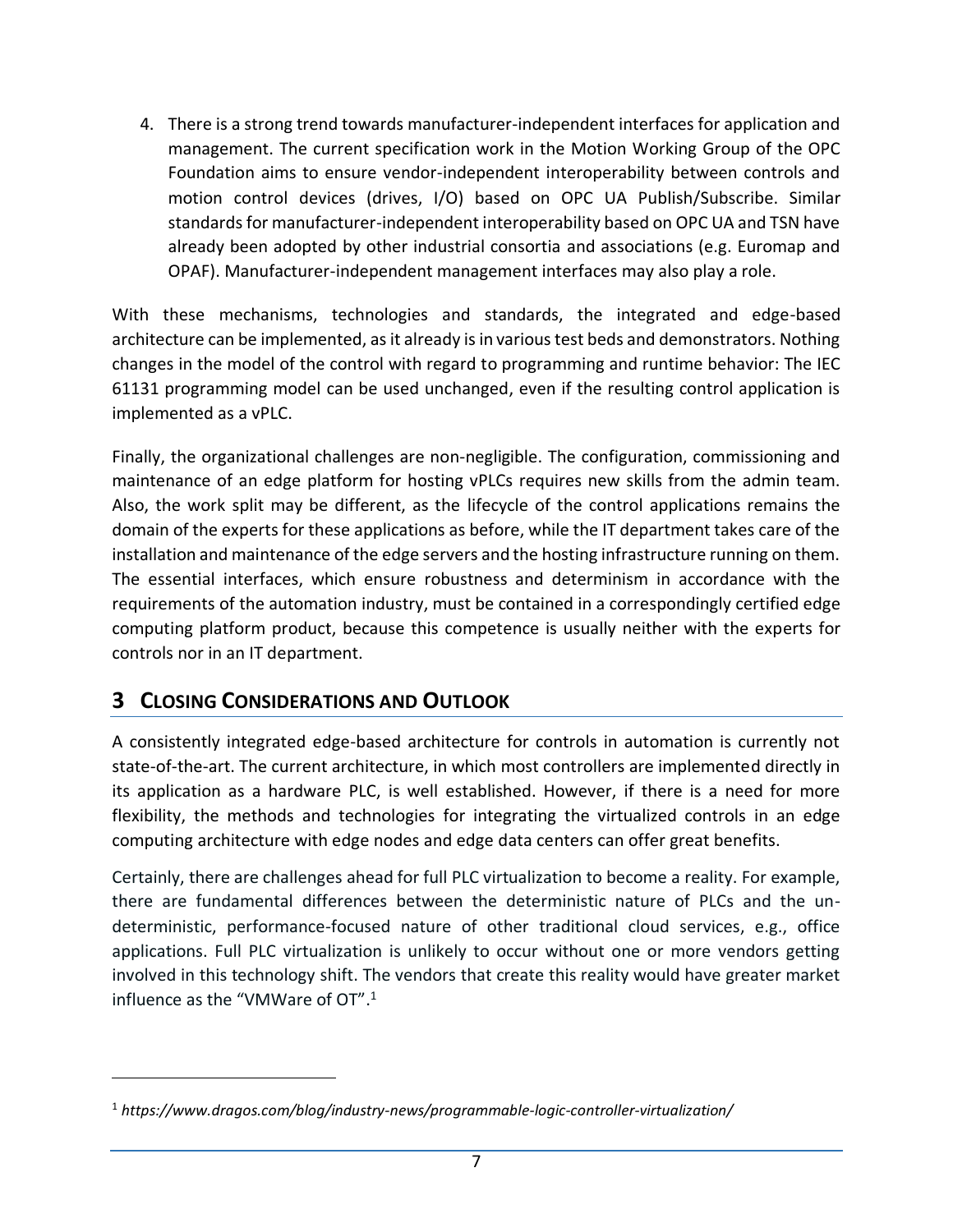Although using virtual PLCs in industrial control opens up an opportunity to integrate all the advancements in ICT technologies developed recently, the adoption rate in the manufacturing industry can be improved. We recommend considering vPLCs for green-field deployments. To get the maximum benefit, they should be integrated with actuators and sensors on the production line, and the controller-with-vPLCs should be part of the Smart Factory supporting subsystems.

A recent blog post from IoT Analytics reflects that the current status of vPLCs for the manufacturing industry is quite good.<sup>2</sup> The key findings can be summarized as follows:

- The promise of virtualized workloads (specifically, virtualized PLCs) is real and will likely change how operators automate their production lines, buildings, or similar spaces in the future.
- One-third of automation budgets are now being dedicated to digitalization activities, including connecting disparate assets, performing data visualization and analytics, upgrading control systems to meet enhanced data needs, and modernizing equipment and software.
- However, the trend toward vPLC is not yet a top priority among automation users. The majority indicated that they would stick to their existing and trusted PLC vendors and wait until they are ready for a virtualized solution.
- Some automation users have indicated that they would be willing to pay more for their vPLCs compared to a discrete PLC setup because of the promise of additional cost savings in system maintenance and potentially higher reliability.
- For large-scale adoption, potential risks have to be further mitigated while the potential benefits and savings need to be maximized.

It's also worth mentioning that there are open-source projects, such as *[Eclipse](https://www.eclipse.org/4diac/)* and *[StarlingX](https://www.starlingx.io/)*, covering vPLCs. Huawei is currently performing proof-of-concept validation in the process industry and in factory automation. Some promising results can be found in a paper co-published with Festo. 3

#### **4 RELATED PRESENTATIONS IN IIC**

"Deterministic IP enabling virtualized PLC at the Edge", IIC Innovation TG, July  $28<sup>th</sup>$  2020 *<https://engage.iiconsortium.org/wg/AllMembers/document/previewpdf/22201>*

<sup>2</sup> *<https://iot-analytics.com/software-based-plcs-revisiting-industrial-innovators-dilemma/>*

<sup>3</sup> *<http://opendl.ifip-tc6.org/db/conf/cnsm/cnsm2019/1570581161.pdf>*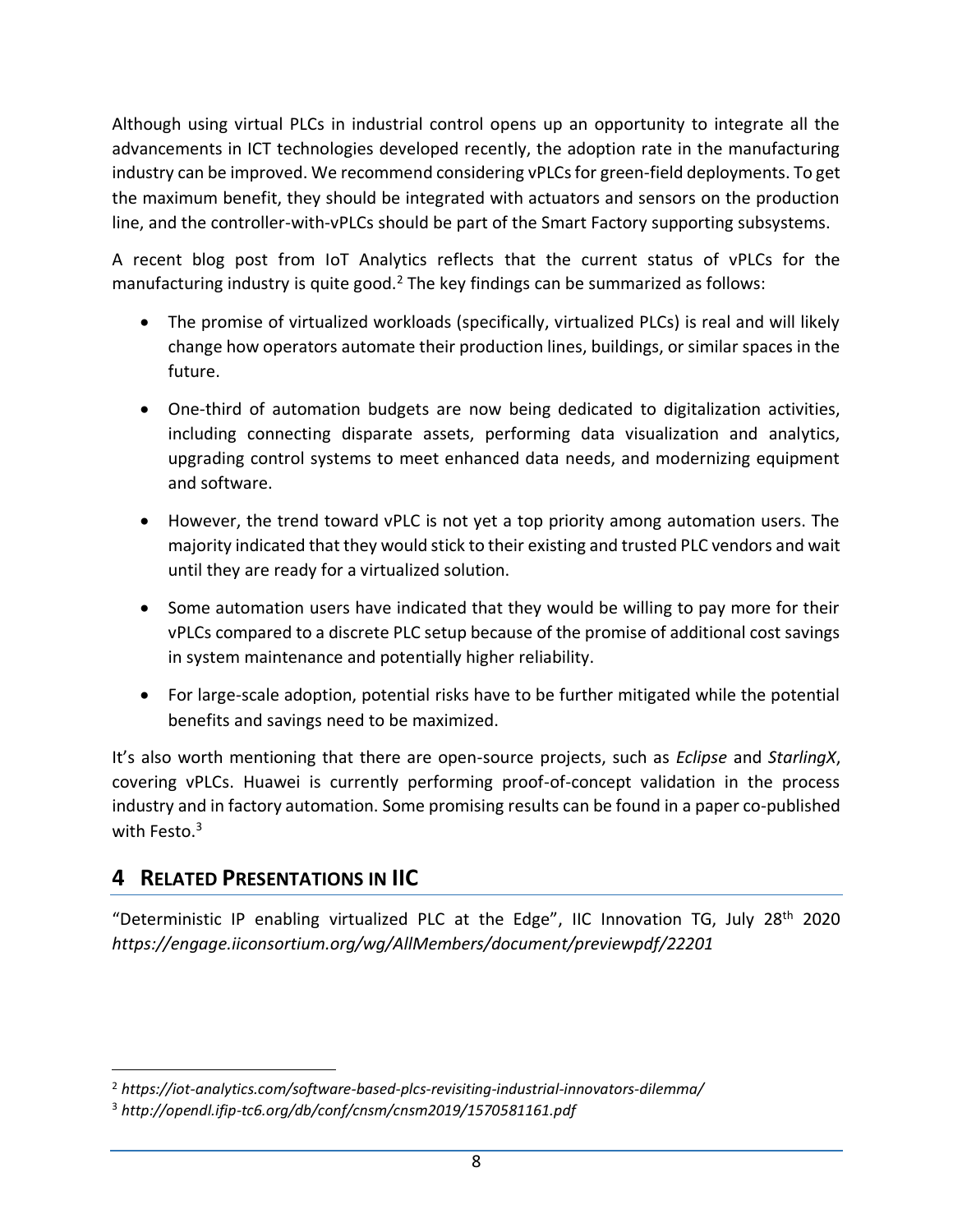#### **AUTHORS & LEGAL NOTICE**

Copyright © 2022, Industry IoT Consortium® and Digital Twin Consortium®, programs of the Object Management Group, Inc. ("OMG®"). All other trademarks in this document are the properties of their respective owners. The views expressed in this IIC Technical Brief are the contributing authors' views and do not necessarily represent the views of their respective employers nor those of the Industry IoT Consortium.



**Ulrich Graf** holds a diploma degree in Electrical and Electronic Engineering (1994). Before joining Huawei in 2011 he worked almost 17 years in the telecommunication industry in various sales, product and R&D departments at Siemens and Nokia where he could extend his business & professional competence in the areas of Engineering, Product- and Program-Management for enterprise, fixed and mobile networks. Since joining Huawei Ulrich was established in the European Solution Management Team serving solutions like Policy/Traffic

Management, Cell Congestion Control, Telco Transformation (SDN/NFV/MANO), IoT and Industry4.0. In 2019 he joined the Applied Network Technology Laboratory in the Huawei German Research Center in Munich working on new communication and networking technologies targeting different industry verticals.



**David Lou** graduated as Ph.D. in Electronic Engineering at Ghent University in 2005. In the same year he joined the Alcatel-Lucent Bell Labs as an Innovation Researcher. He had a leading involvement and management role in several European and national research projects (Giant, Smart Touch, Metaverse1, Mistra, Shift-TV, etc.), and standardization bodies (MPEG). In 2016 he joined Huawei Technologies as a Chief Researcher based in Munich, Germany. He is responsible for

defining the research strategy, steering disruptive network innovation and coordinating collaboration with industrial and academic partners. He is also leading the standardization activities in various SDOs (e.g. ITU-T, IETF, ETSI, etc.) His interests mainly covers IoT/IIoT/I4.0, next generation industrial networking architecture, deterministic communication, network privacy, video streaming and transportation, and immersive communication. He is the co-chair of the IIC Networking Task Group and has been actively involved in relevant industrial development activities. He has (co-) authored more than 30 scientific publications and white papers. He has been granted with more than 20 patents.